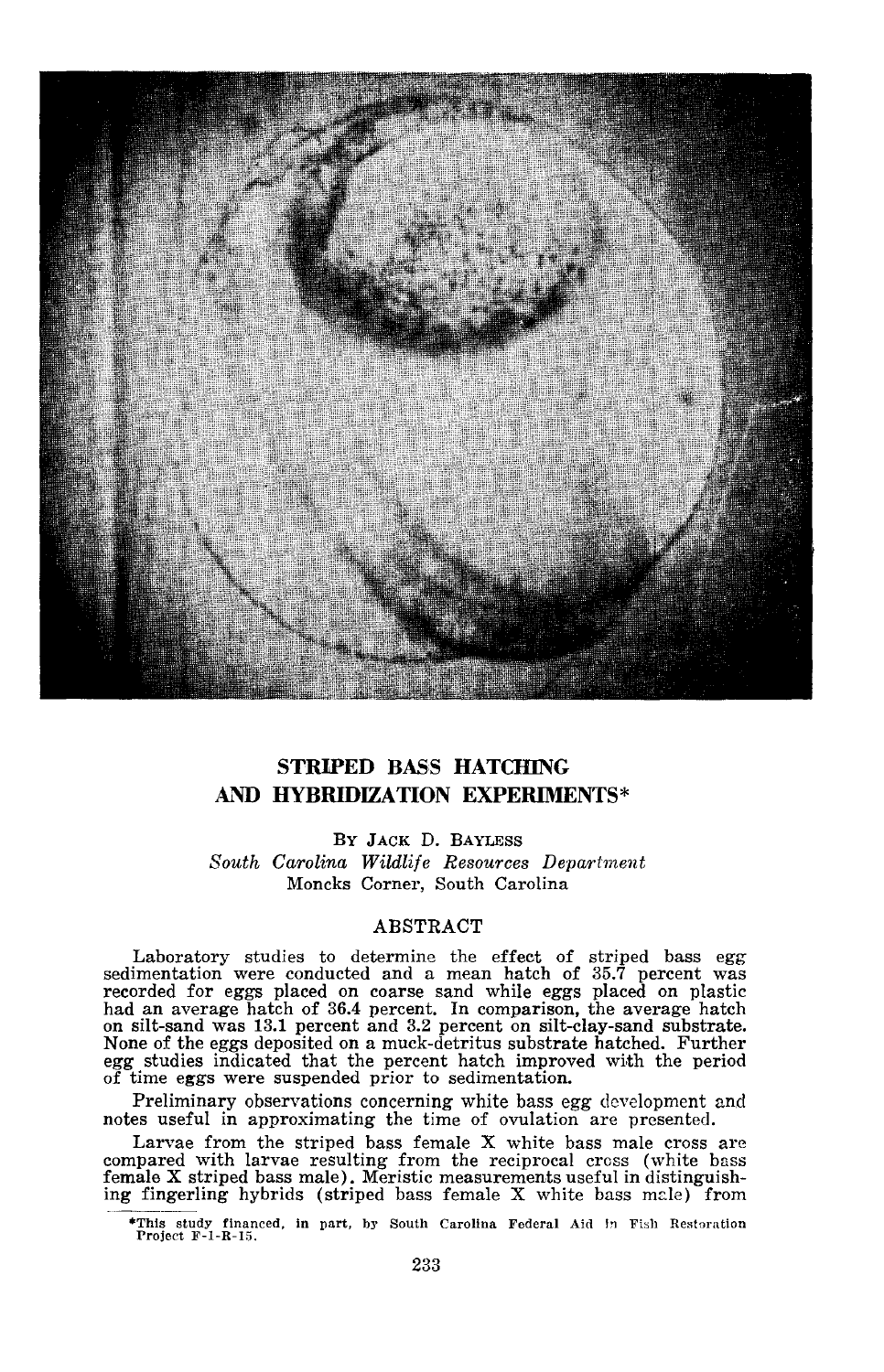fingerling striped bass or white bass are listed and meristic characters for the back-cross (hybrid male X striped bass female) and the striped bass female  $X$  white bass male hybrid are described for the first time.

## INTRODUCTION

The possibility of establishing striped bass in land-locked reservoirs has attracted the attention of fishery workers throughout the United States. The obvious benefits of providing an excellent additional sport fish and <sup>a</sup> biological control of shad have prompted intensified study during the past ten years. The development of techniques for hormoneinduced ovulation in striped bass, Stevens (1965) provided <sup>a</sup> reliable source of larvae. Promising work in hybridization of striped bass with white bass and other species of Roccus is well underway. Many problems remain, however, and diverse approaches to their solution are progress- ing in several states.

The purpose of the work included in this paper is to provide additional reference points from which further studies will progress toward the establishment of striped bass and hybrids wherever the ecology suggests an improvement in sport fishing will result.

One of the major problems remaining is the establishment of repro- ducing striped bass populations in land-locked habitat. Mansuetti (1958) infers that suspension of striped bass eggs by water current is necessary for survival. Laboratory experiments by Albrecht (1964) showed no for survival. Laboratory experiments by Albrecht (1964) showed no survival of eggs resting on a gravel substrate without aeration and only an average of eight percent of eggs resting on gravel substrate with aeration at the surface hatched. With the emphasis currently being placed on the reproduction of striped bass in reservoirs, it was felt that more detailed studies of egg suspension requirements were needed.

Laboratory experiments were set up to determine the minimum period of suspension necessary for a significant hatch of striped bass eggs and the effeot of various substrates on sedimented striped bass eggs.

In addition, artificial hybridization experiments with striped bass, *Roccus saxatilis* (Walbaum), and white bass, *Roccus chrysops* (Rafinesque), were continued. Hybrid larvae were hatched for the third successive year at the Moncks Corner Hatchery by fertilizing striped bass eggs with white bass sperm and for the second year by making the reciprocal cross. Two-year-old male hybrids (striped bass female X white bass male) were successfully back crossed to a striped bass female and an undetermined number of larvae were reared to fingerling size.

In conjunction with these experiments, meristic measurements were made on hybrid and back-cross fingerlings. These data will be useful in evaluating future stockings of these fishes and in detecting natural hybridization.

### METHODS

Striped bass brood fish used in these studies were obtained from the Cooper River, downstream from Lake Moultrie in South Carolina. White bass brood fish were collected from Wateree Reservoir and Lake Murray in South Carolina. Tennessee furnished male white bass and hybrids (white bass male <sup>X</sup> striped bass female) for further hybridiza- tion experiments.

All females were treated with chorionic gonadotropin to induce ovulation. Eggs were stripped from roe fish, fertilized and incubated in the hatchery.

The experiment to determine the period of suspension required for successful hatching was begun immediately after fertilization, by placing an egg sample in a plastic bag containing water and oxygen. Egg samples were removed from the hatching jars and similarly placed in bags at three-hour intervals until the 15th hour following fertilization. Each bag was floated in hatchery water to minimize temperature fluctuation. The bags were opened when hatching was complete and the number of fry and dead eggs in each bag was recorded.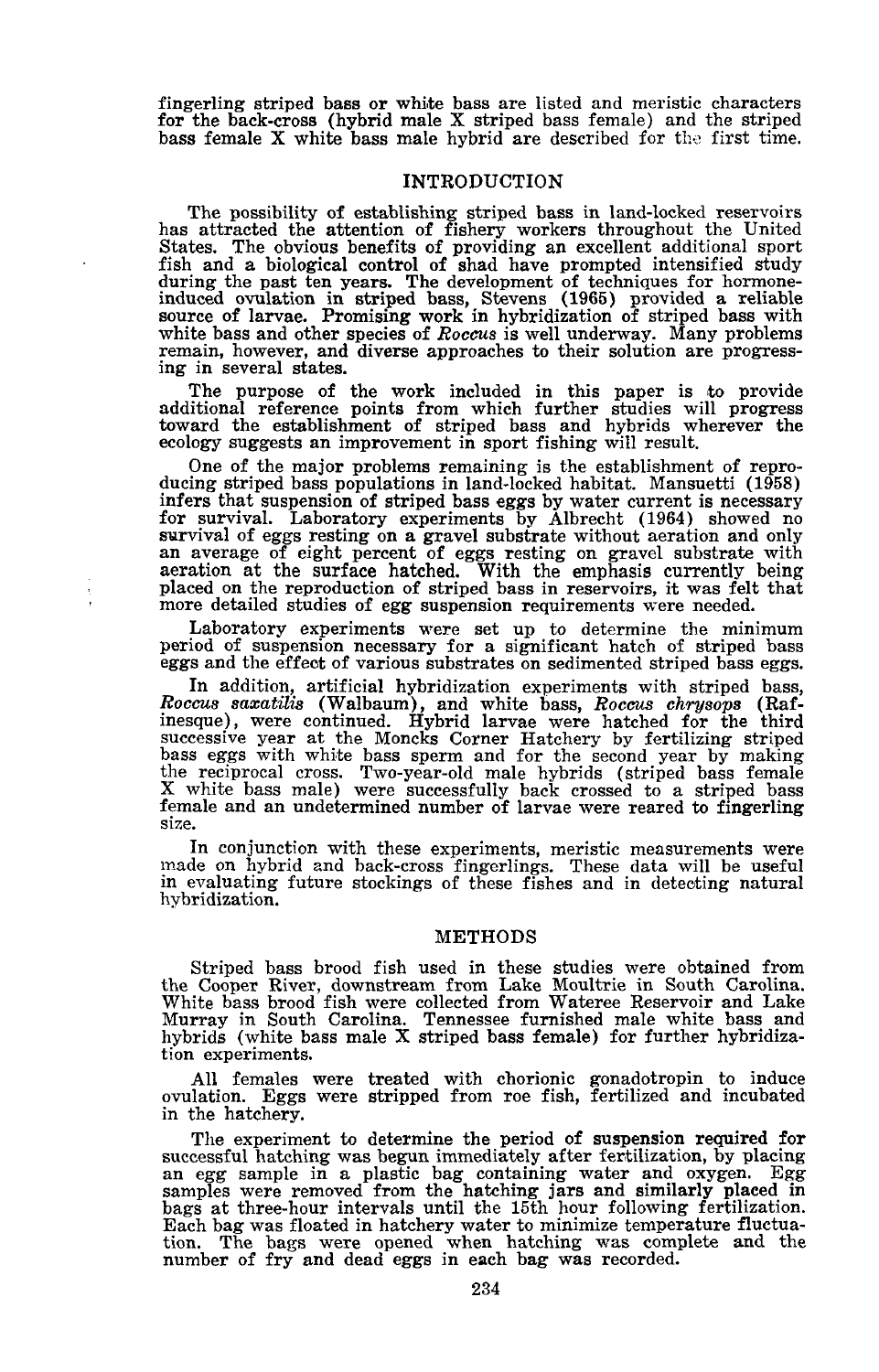In the studies to determine variation in percent hatch of eggs placed on various bottom types, the substrates were placed in plastic pans (9" x 14" x 6") and subjected to a flow of hatchery water for eight hours prior to the introduction of eggs to minimize the effect of water quality factors associated with the soil types. All substrates were stirred thoroughly just before the fertilized eggs were introduced. Thereafter, any movement of the pans which might result in disturbance of the eggs movement of the pans which might result in disturbance of the eggs was avoided. Oxygen for the developing eggs was supplied by placing O. tablets in each pan. Water flow was maintained around the exterior of each pan to minimize temperature fluctuation. Floating dead eggs were<br>removed frequently and, when hatching was complete, live fry and dead<br>eggs adhering to the substrate were enumerated and recorded. Eggs<br>suspended by

Dissolved oxygen content was analyzed with a Hach modification of the Winkler method. A Hach color-comparator kit was used for pH determination.

Estimation of ovulation in white bass was made by noting changes in eggs removed from the ovary with a catheter and by palpating the abdominal region of females suspected to be near ovulation. White bass eggs were stripped into a dry plastic pan and mixed with sperm before water was added. Eggs, sperm and water were stirred for approximately one minute to insure fertilization before excess water and milt were decanted. Loose eggs were then distributed over saran screen and placed in an aquarium. Eggs which adhered to the plastic pan were subjected to a constant supply of fresh water with the over-<br>flow situated above the aquarium containing the eggs placed on saran<br>screen.

During the back-cross experiments, eggs from a given female striped bass were separated into three groups and the percent fertilization and hatch were compared for eggs fertilized with striped bass, hybrid and white bass sperm.

Substrates used in the egg sedimentation studies were analyzed and classified by Mr. Robert Long, soil scientist for the U. S. Department of Agriculture. The classification of the soil types and analysis of each follows:

### *Assigned Classification Analysis*

| Coarse sand    | $98-99\%$ white quartz sand                          |
|----------------|------------------------------------------------------|
| Silt-sand      | 95% fine loamy sand, $3\%$ silt, $2\%$ clay          |
| Silt-clav-sand | 40% silt, 30% clay, 30% very fine sand               |
| Muck-detritus  | 60% organic matter, $35\%$ sand, $5\%$ silt and clay |

### RESULTS AND DISCUSSION

#### *Sedimentation of Developing Striped Bass Eggs*

Three experiments with eggs distributed on various substrates were begun. Due to an unfortunate choice of eggs, the first experiment was abandoned when losses in the control approximated 90 percent. However, the results are presented to indicate some survival of the sedimental eggs despite the problem (Table I).

Resnlts of the completed experiments show that eggs placed in the pan with no substrate had a mean hatch of 36.4 percent and eggs placed on coarse sand had an average hatch of 35.7 percent. In com- parison, an average of 13.1 percent of the eggs hatched on silt-sand and the mean hatch of eggs placed on silt-clay-sand was only 3.2 percent. None of the eggs resting on muck-detritus hatched.

The calculated percent hatch of viable eggs subjected to sedimentation and associated factors such as fungus and suffocation was considered to be more significant than the actual percent hatch which was affected by egg mortality due to factors associated with aritificial spawning. These losses were tabulated as losses due to other factors and subtracted from the total number of eggs before the percent mortality of viable eggs was calculated. Results indicate that 56 to 61 percent of viable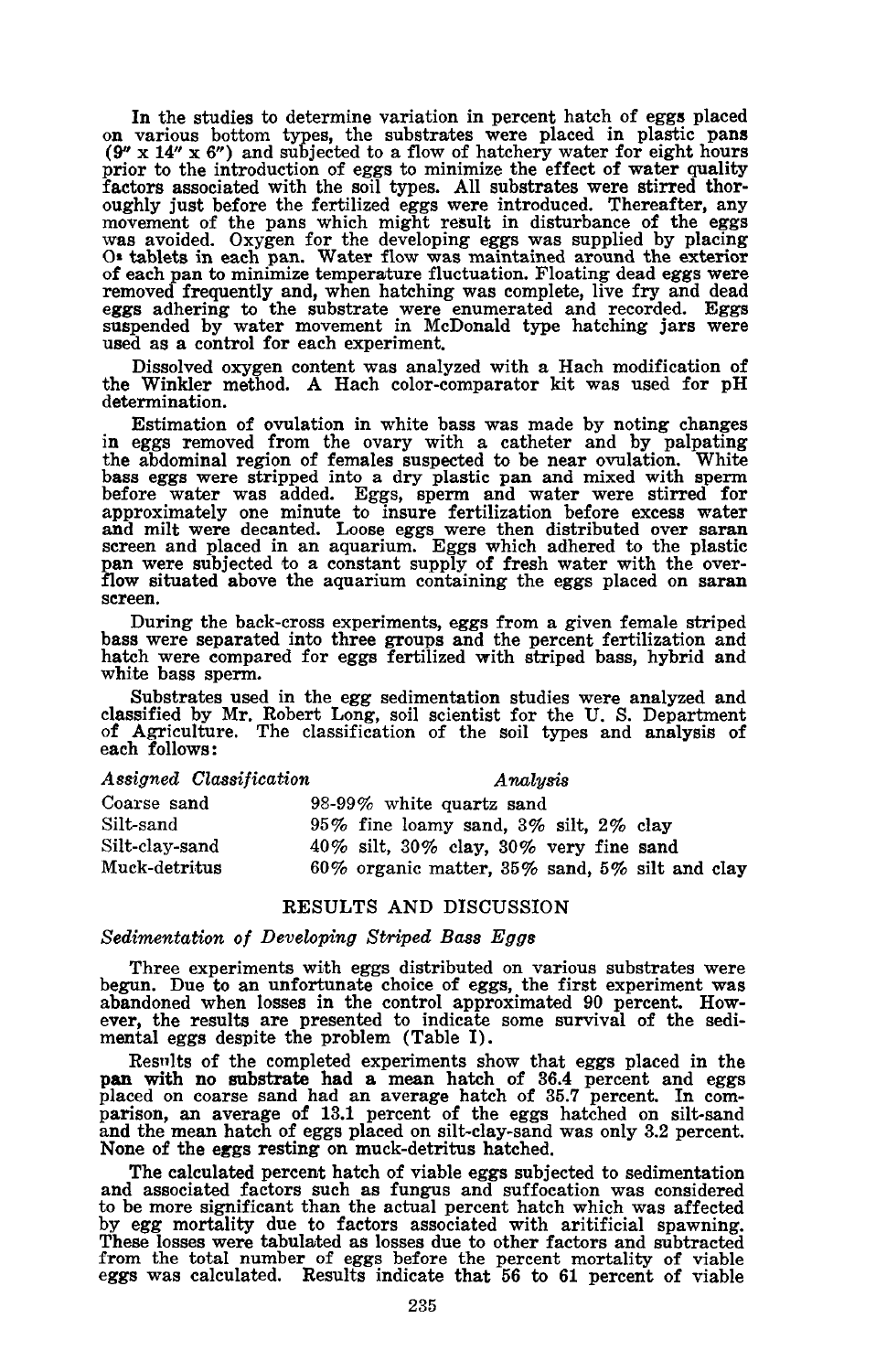# TABLE I-EGG SEDIMENTATION STUDIES-EXPERIMENT NO. 1-BEGUN AT 0830 HOURS APRIL 18, 1967.

| type<br><b>Bottom</b> | m<br>So*<br>sam<br>Ъ<br>s.¤<br>≳.¤ | removed<br>eggs re<br>surface<br>Dead<br>from | ${trapped}$<br>and eggs<br>bottom<br>Dead<br>$\mathbf{g}$ | No. of<br>hatched              | Percent<br>hatch | Water temp.        |
|-----------------------|------------------------------------|-----------------------------------------------|-----------------------------------------------------------|--------------------------------|------------------|--------------------|
| Coarse sand           |                                    | 153                                           |                                                           | 22                             |                  | $65-68$ ° F.       |
| Silt-sand             |                                    | 229                                           |                                                           | 30                             |                  | 65-68°F.           |
| Silt-<br>$clay$ -sand |                                    | 267                                           |                                                           | 7                              |                  | 65-68°F.           |
| Muck-<br>detritus     |                                    | 223                                           |                                                           | $\bf{0}$                       |                  | 65-68° F.          |
| Plastic pan           |                                    | 299                                           |                                                           | 17                             |                  | $65-68$ °F.        |
| Agitated              | control $200,000$ (est.)           |                                               |                                                           | None $20,000$ (est.) 10 (est.) |                  | $65-67$ $\cdot$ F. |

eggs deposited on coarse sand would hatch. On the silt-sand substrate 18 to 24 percent hatch could be expected and 8 percent or less of the viable eggs deposited on silt-clay-sand would hatch. No survival could be expected from striped bass eggs deposited on muck-detritus substrate. The percent hatch of viable eggs placed on plastic (59-61%) was in the same general range as those placed on coarse sand while survival decreased sharply on the other substrates. This suggests that the excessive mortality in sedimented striped bass eggs is due to factors associated with the water quality and soil type rather than sedimentation. It is assumed that suffocation by silt, fungal infection resulting from direct contact of the chorion with a contaminated substrate and undetected water-quality factors in the immediate perimeter of the eggs contributed to the additional mortality.

Temperature fluctuation during the experiments did not exceed three degrees Fahrenheit and the variation between suspended and sedimentary eggs was less than two degrees Fahrenheit. There was some variation in dissolved oxygen content and pH; however, neither factor variation in dissolved oxygen content and  $pH$ ; however, neither factor is believed to have contributed significantly to egg mortality (Table II).

Studies to determine the minimum time of suspension required for successful hatching of striped bass eggs were terminated when it became apparent that eggs would hatch without any period of suspension. Results of the single experiments completed indicate that the percent hatch increases with the length of suspension period during the first 15 hours following fertilization (Table III).

<sup>\*</sup>Eggs poured out when experiment abandoned.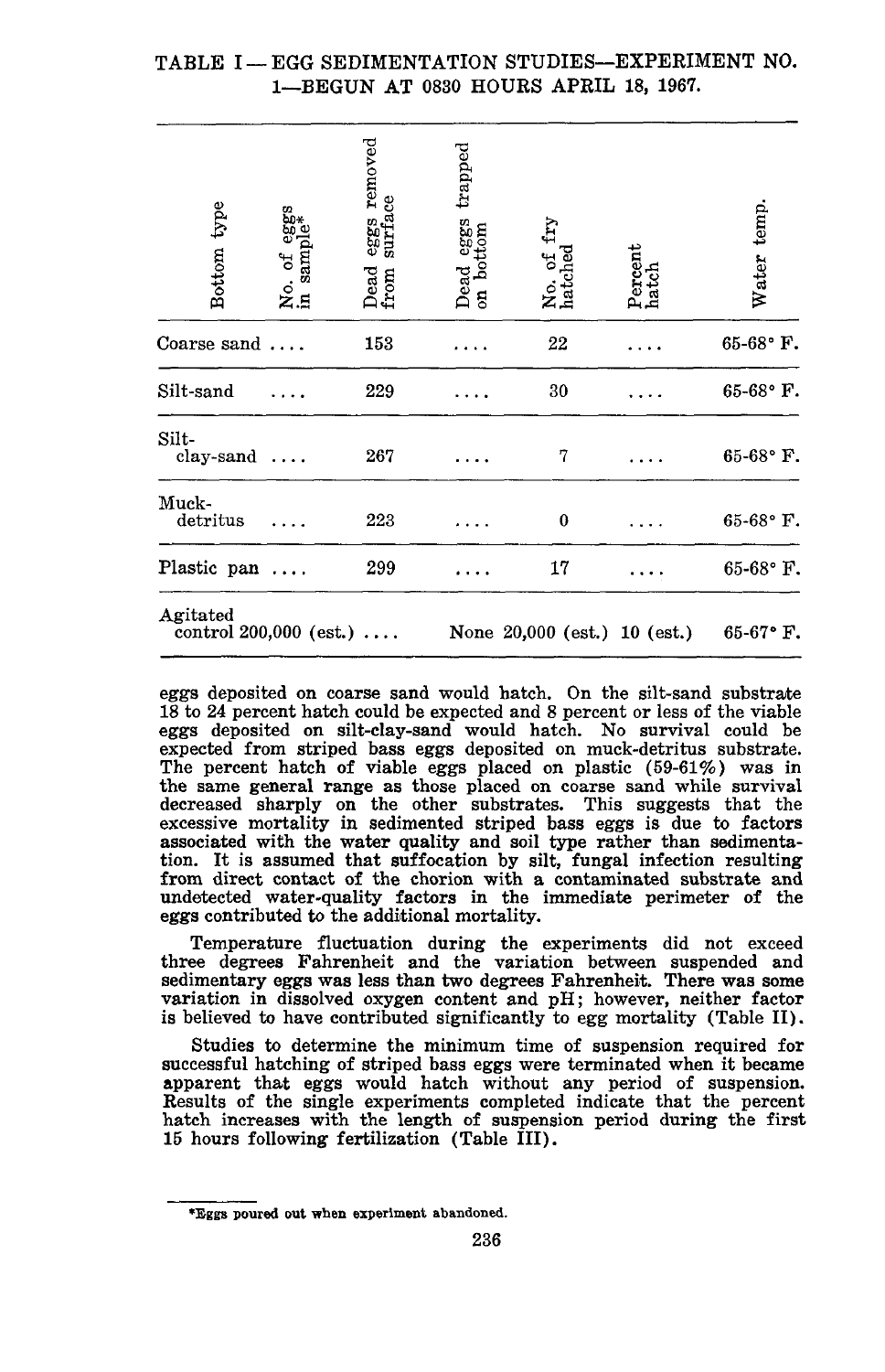| $D'O$ . ppm.                                    | 7.8                                   | 7.4                 | $\frac{48}{68}$                      | 7.2                   | 1967.                            | D.O. ppm.                                | $\frac{8.0}{8.2}$                | $\frac{36}{6}$                   | 8.4                         | 7.4                               |
|-------------------------------------------------|---------------------------------------|---------------------|--------------------------------------|-----------------------|----------------------------------|------------------------------------------|----------------------------------|----------------------------------|-----------------------------|-----------------------------------|
| .Hq                                             | $\frac{6}{8}$                         | 7.8                 | $7.0$<br>8.0                         | 8.0                   | 22,<br><b>APRIL</b>              | .Hq                                      | $\frac{60}{80}$                  | $\frac{6}{5}$                    | 8.0                         | 8.0                               |
| Water temp.                                     | بتا بتا<br>$64 - 67$ °<br>$64 - 67$ ° | 64-67° F.           | بتابتا<br>$64 - 67$<br>$64 - 67$     | Ė<br>64-66°           | <b>HOURS</b><br>1320             | Water temp.                              | بعابعا<br>$65 - 68$<br>$65 - 68$ | أعراجا<br>$65 - 68$<br>$65 - 68$ | Ċ,<br>$65 - 68$             | Ē,<br>65-67°                      |
| viable eggs<br>Percent hatch                    | <b>8%</b><br>ತಷೆ                      | re<br>S<br>$\infty$ | $^{0.96}_{61.5\%}$                   | ozo<br>$\frac{8}{10}$ | AT                               | viable eggs<br>Ferent hatch              | 56.7%<br>18.6%                   | <b>9%</b>                        | ol<br>59                    | g<br>100                          |
| due to other factors<br><b>Estimated losses</b> | 20%<br>20%                            | <b>20%</b>          | 20%<br>20%                           | 20%                   | 3-BEGUN<br>S.                    | due to other factors<br>Estimated losses | 60%<br>60%                       | 60%<br>60%                       | 60%                         | 60%                               |
| uoisuədsns-uou<br>Losses due to                 | 31.3%<br>61.3%                        | 73.6%               | 30.7%<br>30.7%                       | $\delta \phi$         |                                  | uoisuədsns-uou<br><b>Tozaes qne to</b>   | 17.2%<br>32.5%                   | 40.0%<br>40.0%                   | 16.5%                       | $\theta_{\mathscr{B}}$            |
| Percent hatch                                   | 48.7                                  | 6.4                 | ်<br>တီး                             | 80 (est.              | SEDIMENTATION STUDIES-EXPERIMENT | Percent hatch                            | 22.5                             |                                  | ិន<br>ខន                    | 40.0                              |
| No. fry hatched                                 | 139<br>46                             | $\mathbf{r}_3$      | $\frac{6}{104}$                      | 160,000 (est.)        |                                  | рэ<br>издар год                          | និដ                              |                                  | ంజి                         | 80,000 (est.)                     |
| uo110q uo<br>Dead eggs trapped                  | $\frac{56}{33}$                       | 24                  | 228                                  |                       |                                  | uo110q uo<br>Dead eggs trapped           | <b>881</b>                       | $\overline{\mathbf{s}}$          | 239<br>29                   |                                   |
| əərjins uloij<br>Dead eggs removed              | 8ದ                                    | 157                 | అజ్ఞ                                 |                       |                                  | əərjins moij<br>Dead eggs removed        | $\frac{15}{37}$                  | 47                               | $\frac{8}{176}$             |                                   |
| No. eggs in sample                              | 285<br>246                            | 204                 | 231<br>211                           |                       | EGG<br>I                         | No. eggs in sample                       | 263<br>214                       | 228                              | 247                         |                                   |
| Bottom type                                     | Coarse sand<br>Silt-sand<br>$\vec{a}$ | $clay$ -sand        | pan<br>detritus<br>gitated<br>lastic |                       | H<br>TABLE                       | Bottom type                              | oarse sand<br>iit-sand           | clay-sand                        | astic pan<br>detritus<br>δ. | control 200,000 (est.)<br>gitated |

TABLE II -- EGG SEDIMENTATION STUDIES--EXPERIMENT NO. 2-BEGUN AT 2130 HOURS APRIL 19, 1967. I۱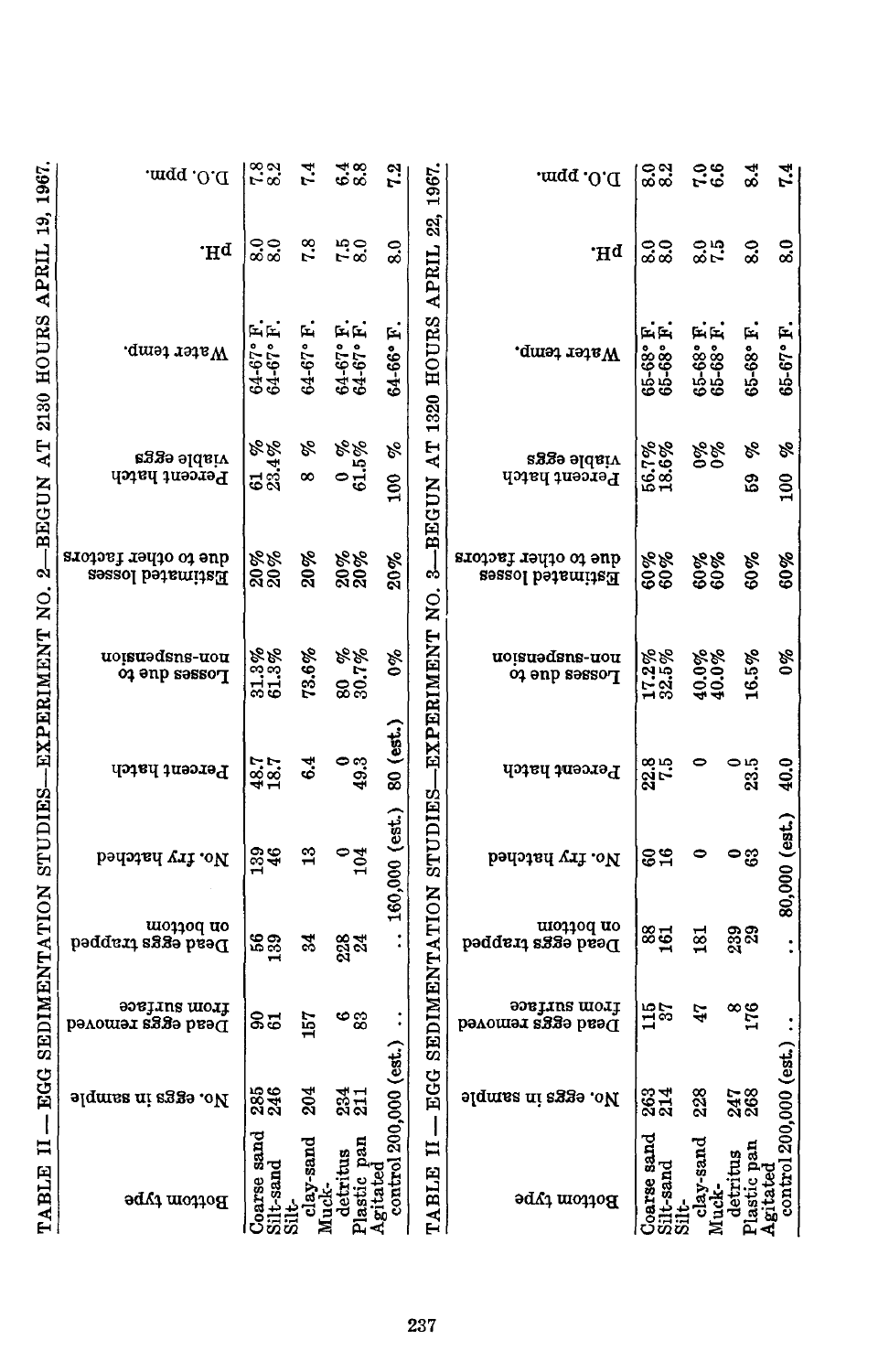| No. of hours<br>suspended | No. of eggs<br>in sample | No. of fry<br>hatched | No. of dead<br>eggs | Hatching<br>Percent |
|---------------------------|--------------------------|-----------------------|---------------------|---------------------|
| none                      | 72                       | 11                    | 61                  | 15.3                |
| 3                         | 43                       | 31                    | 12                  | 72.1                |
| 6                         | 50                       | 27                    | 23                  | 54.0                |
| 9                         | 70                       | 55                    | 15                  | 78.6                |
| 12                        | 71                       | 58                    | 13                  | 81.7                |
| 15                        | 70                       | 64                    | 6                   | 91.4                |
| 44*                       | 100,000                  | $90,000$ (est.)       | $10,000$ (est.)     | $90.0$ (est.)       |

# TABLE III - DETERMINATION OF MINIMUM SUSPENSION PERIOD-BEGUN AT 1130 HOURS APRIL 20, 1967.

\*Control (suspended for entire incubation period).

The direct proportion between percent hatch and suspension time is somewhat misleading and should be considered in light of at least two factors which are believed to have influenced the results:  $(1)$  eggs confactors which are believed to have influenced the results: (1) eggs con-<br>fined for longer periods were subjected to a greater probability of exces-<br>sive biological oxygen demand, and (2) the percentage of viable eggs removed from the hatching jars was higher in the latter samples.

In general, these experiments demonstrate that suspension of striped bass eggs by water current is not necessary for a successful hatch provided the eggs are not subjected to suffocation by silt or water quality. This is not to infer that successful reproduction can be expected in ponds, lakes or reservoirs. Only one facet of <sup>a</sup> complicated process in ponds, lakes or reservoirs. Only one facet of a complicated process<br>has been examined and much more work is needed before accurate<br>prediction of successful reproduction in a new area will be possible. Experience has shown that successful striped bass spawning areas are rare and should be protected at all costs. However, potential spawning grounds should not be overlooked simply because of insufficient water velocity to maintain egg suspension.

### HYBRIDIZATION

### *Striped Bass Female* X *White Bass Male and Back-Cross*

An estimated 4,100,000 hybrid larvae were obtained by fertilizing striped bass eggs with white bass sperm. The embryonic and prolarval development of the hybrids closely paralleled that of striped bass. They were held in hatchery troughs for five days and then 3,500,000 were stocked in Clark Hill Reservoir, 500,000 in Hartwell Reservoir and 100,000 in Lake Robinson. Survival checks made with a 50' x 4' minnow seine four months after the stocking indicate significant survival in Clark Hill Reservoir and Lake Robinson. The specimens recovered averaged 142 millimeters in length. As of this writing, no survival checks have been made in Hartwell Reservoir.

In the back-cross experiment, a portion of the eggs from a striped bass female was fertilized with sperm from sexually mature hybrids furnished by the Tennessee Game and Fish Commission. <sup>A</sup> second por- tion was fertilized with striped bass sperm and <sup>a</sup> third with white bass sperm. No difference between percent fertilization or hatch could be detected between eggs fertilized with hybrid sperm and those fertilized with striped bass sperm. The percent fertilization and hatch was considerably lower in eggs fertilized with white bass sperm, but the quality of white bass sperm used in this experiment was poor. Previous comparisons indic development between the back-cross and striped bass.

The back-cross fry were placed in a hatchery pond and an undetermined number of fingerlings were transferred to another pond in June. Three specimens were preserved for meristic measurements and abnormal spine curvature was noted in all three specimens (Figure 1).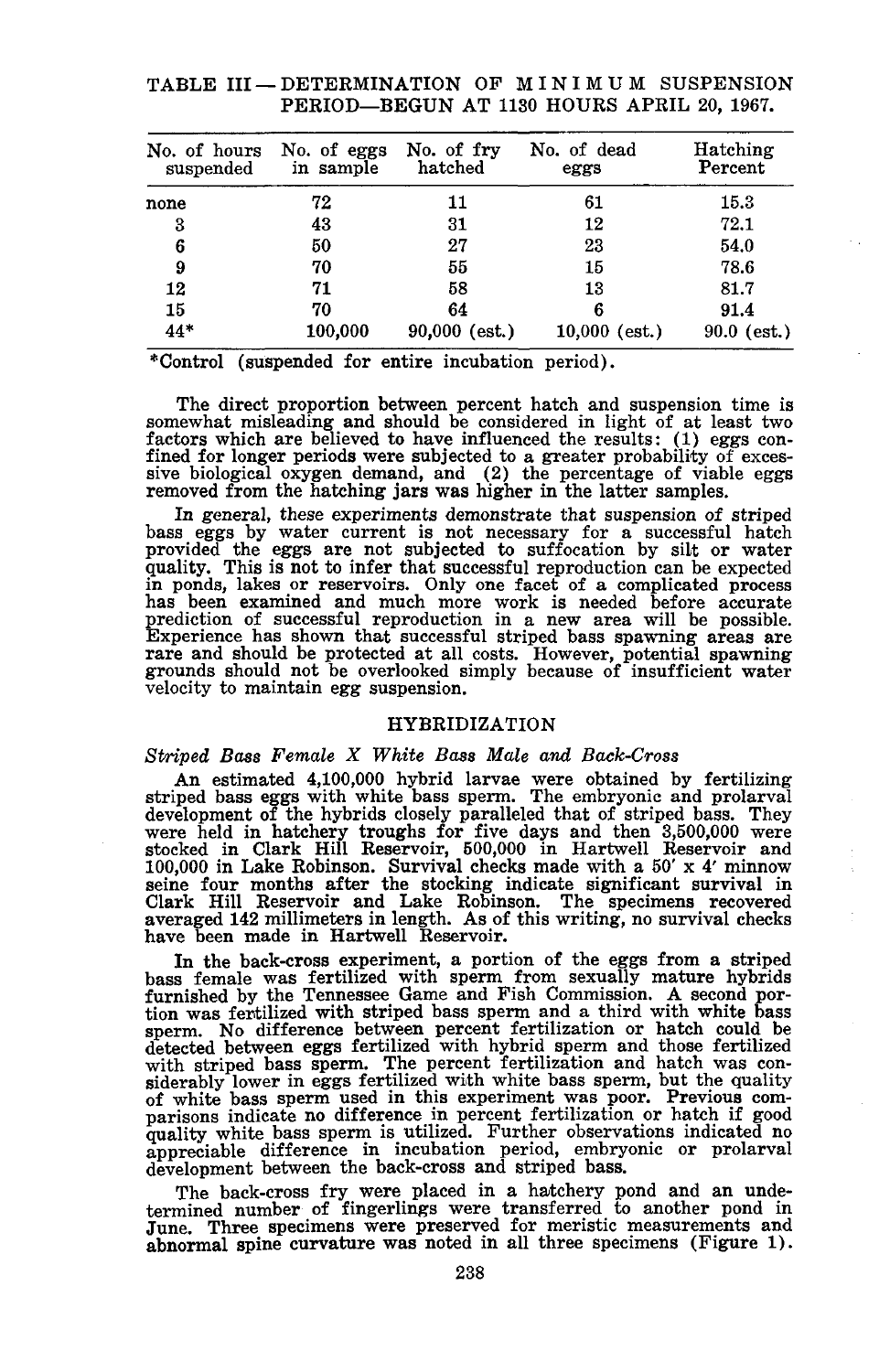

Figure 1-Back-cross. Note: Deformed spine curvature.

The introduction of hybrids into reservoirs containing either white bass or striped bass immediately poses the problem of evaluating surbass or striped bass immediately poses the problem of evaluating sur- vival from the stocking and, within <sup>a</sup> few years, an attempt should be made to determine the degree and type of natural hybridization occurring. To do this, it will be necessary to distinguish between the various fishes; therefore, comparative meristic measurements were made on the types available for study.

Meristic characters for 67 striped bass fingerlings (40 to 68 mm.), 74 hybrids (44 to 72 mm.) , 17 white bass (46 to 62 mm.) and three back-crosses (50 to 65 mm.) were examined. The information obtained along with notes useful in identification of unknown specimens is presented in Table IV.

Lateral line scale counts were terminated at the anterior end of the caudal fin. Body depth was measured from the anterior base of the dorsal spine to the base of the pelvic fins. The length of the second anal spine relative to the length of the third anal spine and the length of the second anal spine to the head length appear to be the most reliable characteristic for separating hybrids from striped bass. The length of the second anal spine relative to the head length and the parr marks are most useful in separating hybrids from white bass. The limited number of specimens and the close proximity of the back-cross characters to those of striped bass limit the reliability of distinguishing between these fishes. Once the fingerlings attain a length of 150 millimeters, the intensity and broken pattern of the longitudinal lines on the hybrids become a satisfactory field character for separating them from white bass. The broken pattern is useful in distinguishing hybrids from striped bass, but the length of the second anal spine relative to the head length is more im-portant since a small percentage of striped bass also exhibit a broken line pattern.

## *Reciprocal Cross: White Bass Female* X *Striped Bass Male.*

During the spring of 1966, a single white bass female was successfully ovulated using chorionic gonadotropin. The eggs were fertilized with striped bass sperm and the resulting hatch approximated 40 percent. Prior to spawning, observations of egg development based on samples removed from the ovary at regular intervals, between hormone injection<br>and ovluation, indicated mixed development; i.e., 30 to 40 percent of the<br>eggs were transparent with well formed nucleus while the remainder<br>of the sam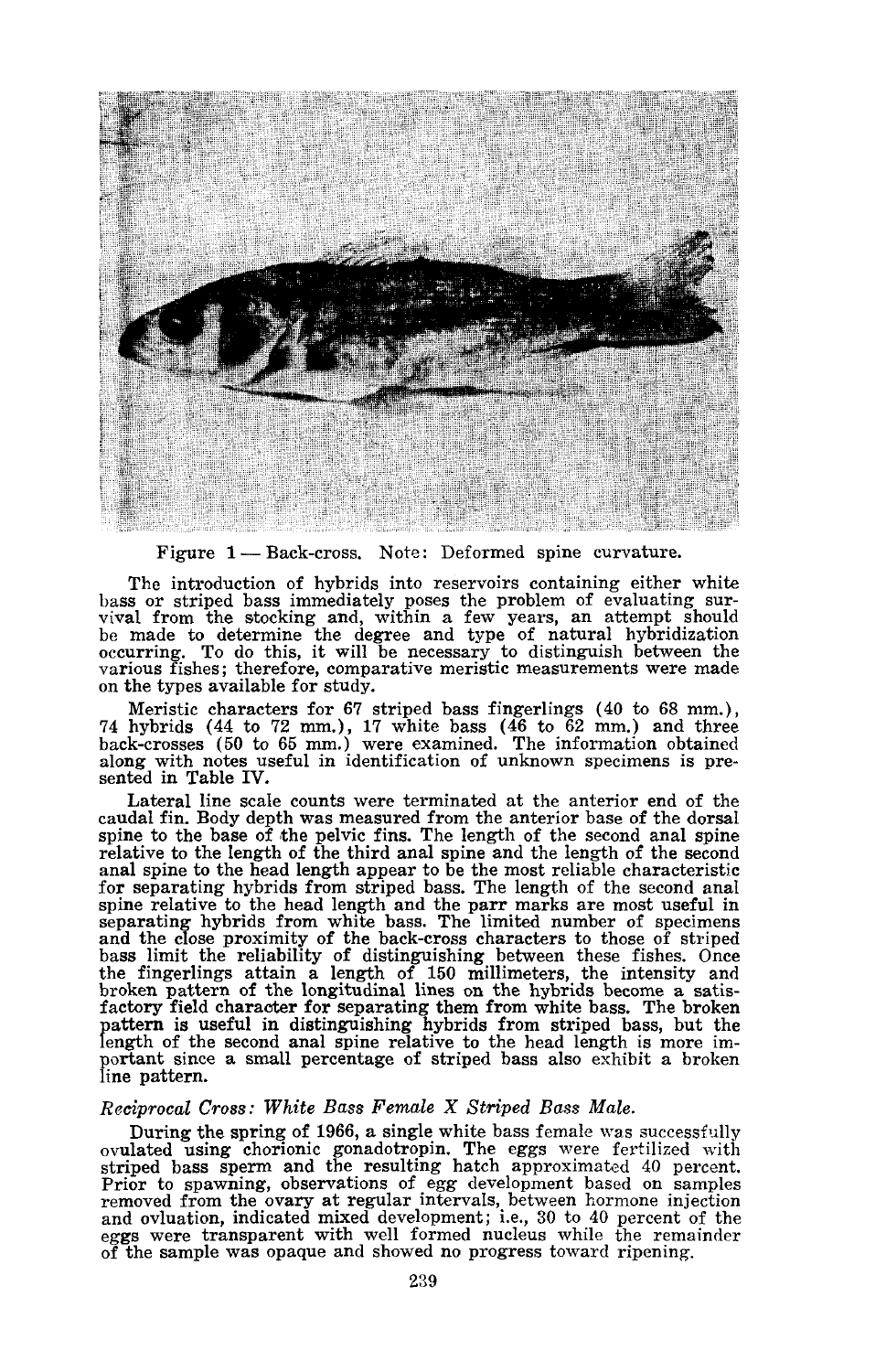| Parr marks                                    | Present                             | Present                                  |                                    | Present       |
|-----------------------------------------------|-------------------------------------|------------------------------------------|------------------------------------|---------------|
|                                               |                                     |                                          | Absent                             |               |
| ənSu01<br>Teeth on                            | Two patches                         | One or two<br>patches                    | One patch                          | Two patches   |
|                                               |                                     |                                          |                                    |               |
| oniqa lana bn <sup>2</sup><br>Head length/    | average of<br>$4.4 - 5.2$<br>4.54   | average of<br>$3.4 - 4.03$<br>4.01       | average of<br>$2.4 - 3.1$<br>2.9   | $3.5 - 4.4$   |
|                                               |                                     |                                          |                                    |               |
| aniqa lana bi <sup>g</sup><br>Janiqa ishi bud | average of<br>$0.73 - 0.83$<br>0.74 | average of<br>0.92<br>$0.89 - 0.96$      | average of $0.72$<br>$0.68 - 0.75$ | 0.77-0.89     |
| Sver lastob tto S                             | usually<br>11-12<br>$\frac{2}{3}$   | $u$ sually<br>$12 - 13$<br>$\frac{3}{1}$ | usually<br>12-13<br>$\frac{8}{10}$ | $12 - 13$     |
|                                               |                                     |                                          |                                    |               |
| Svan lana thog                                | $10 - 11$                           | usually 10 usually 11<br>$11 - 12$       | 12-13                              | 11-12         |
| r' 1.<br>Ecsjes spo <i>r</i> e                | $\it{usually 8}$<br>$7-9$           | $10 - 12$                                | $u$ sually $8$<br>$6 - 1$          | $9 - 11$      |
|                                               |                                     |                                          |                                    |               |
| r <sup>.</sup> 1. scales                      | usually 59<br>58-61                 | usually 56<br>54.58                      | 52-58                              | 58-65         |
|                                               |                                     |                                          |                                    |               |
| qadəp<br>Fork length/                         | 4.5                                 | $\ddot{ }$                               | ೆ                                  | $\frac{4}{4}$ |
| qasuc <sub>l</sub><br><b>Hean fork</b>        | 53.5<br>mm.                         | $57.7$ mm.                               | 56.2<br>E.                         | $56.0$<br>mm. |
|                                               |                                     |                                          | White Bass                         | Back-Cross    |
| Species                                       | St. Bass                            | Hybrids                                  |                                    |               |

TABLE IV - DESCRIPTION OF MERISTIC CHARACTERS FOR ROCCUS SPP. AND HYBRIDS. JULY, 1967.

240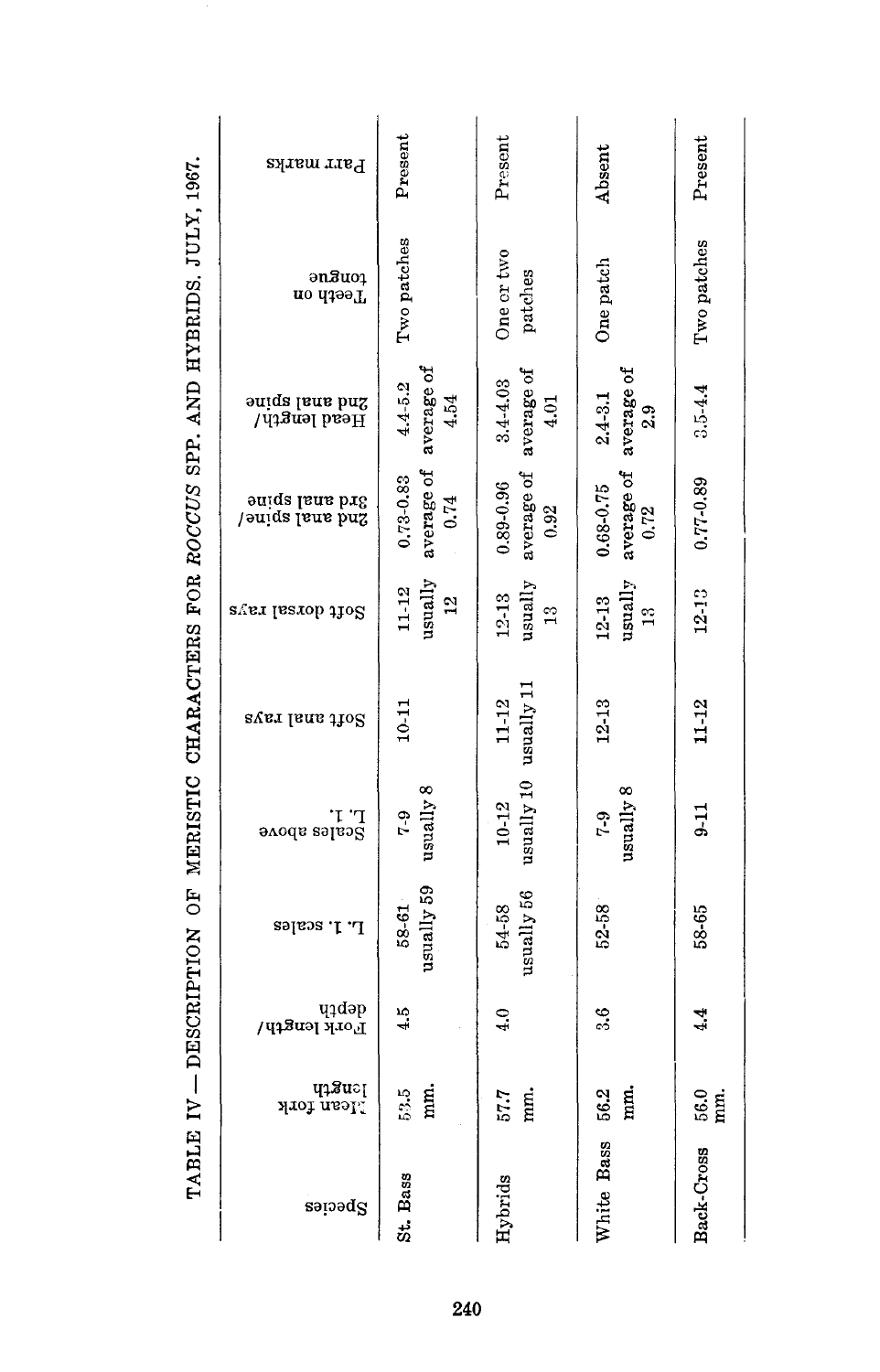Of seven female white bass injected with chorionic gonadotropin in 1967, mixed development was observed in only two fish. Egg development in the remaining five fish closely paralleled that of a typical striped bass female (Table V).

When eggs were removed from the females exhibiting mixed egg development, it was noted that approximately 50 percent of the eggs flowed freely; the remaining eggs adhered to the ovarian wall. It would normally be assumed that the eggs were removed before ovulation was complete, but in each case the females were releasing eggs in the aquarium. It is not clear whether this type of development results in a natural spawn of only <sup>a</sup> portion of the eggs or complete spawning occurs over <sup>a</sup> prolonged period.

Three of the five roe fish exhibiting uniform development were spawned. The other two fish were ovulated, but released due to the press of other duties and a shortage of space for the larvae. None of the eggs taken from two of the three females hatched. In retrospect, it appears that both of these fish were stripped before ovulation was complete. The eggs, although free-flowing, were extremely cohesive before coming in contact with water. The eggs that hatched were not cohesive until they came in contact with water.

Further observation indicates that the white bass begins spawning when ovulation occurs whether or not the female is in the presence of a male. It should be possible to determine the correct time to strip a female. by observation of egg release in an aquarium.

Embryonic development of white bass eggs appeared to closely parallel that of striped bass eggs and required approximately the same incubation period. Observation of embryo development was hindered by the transluscence of the chorion and by material clinging to the membrane. In general, the fertilized white bass eggs were adhesive and the increase in chorion diameter during water hardening was decidedly less than observed in striped bass eggs (Figure 2).

The hybrid prolarvae from the white bass eggs were generally smaller than striped bass prolarvae. At five hours after hatching, the hybrid prolarvae averaged 2.4 millimeters in length and striped bass prolarvae averaged 3.2 millimeters at the same age. The hybrids were more slender and possessed a smaller yolk sac in proportion to body length (0.6 mm-<br>yolk sac to 2.4 mm total length). At 34 hours of age, the mouth parts<br>were developing, part of the yolk sac absorbed and digestive tract had begun to form. At <sup>48</sup> hours, they were quite slender and the jaws were differentiated. These observations indicate <sup>a</sup> much faster rate of prolarval development for the reciprocal cross than for the striped bass as described by Mansuetti (1958). The gross differences between striped bass prolarvae and the reciprocal hybrid prolarvae are illustrated in Figure 3.

All of the larvae hatched from the white bass eggs in <sup>1966</sup> died or were lost through the aquarium overflow pipe. Approximately 50,000 of the reciprocal hybrids hatched in 1967 were placed in a hatchery pond, but no fingerling fish were recovered when the pond was drained.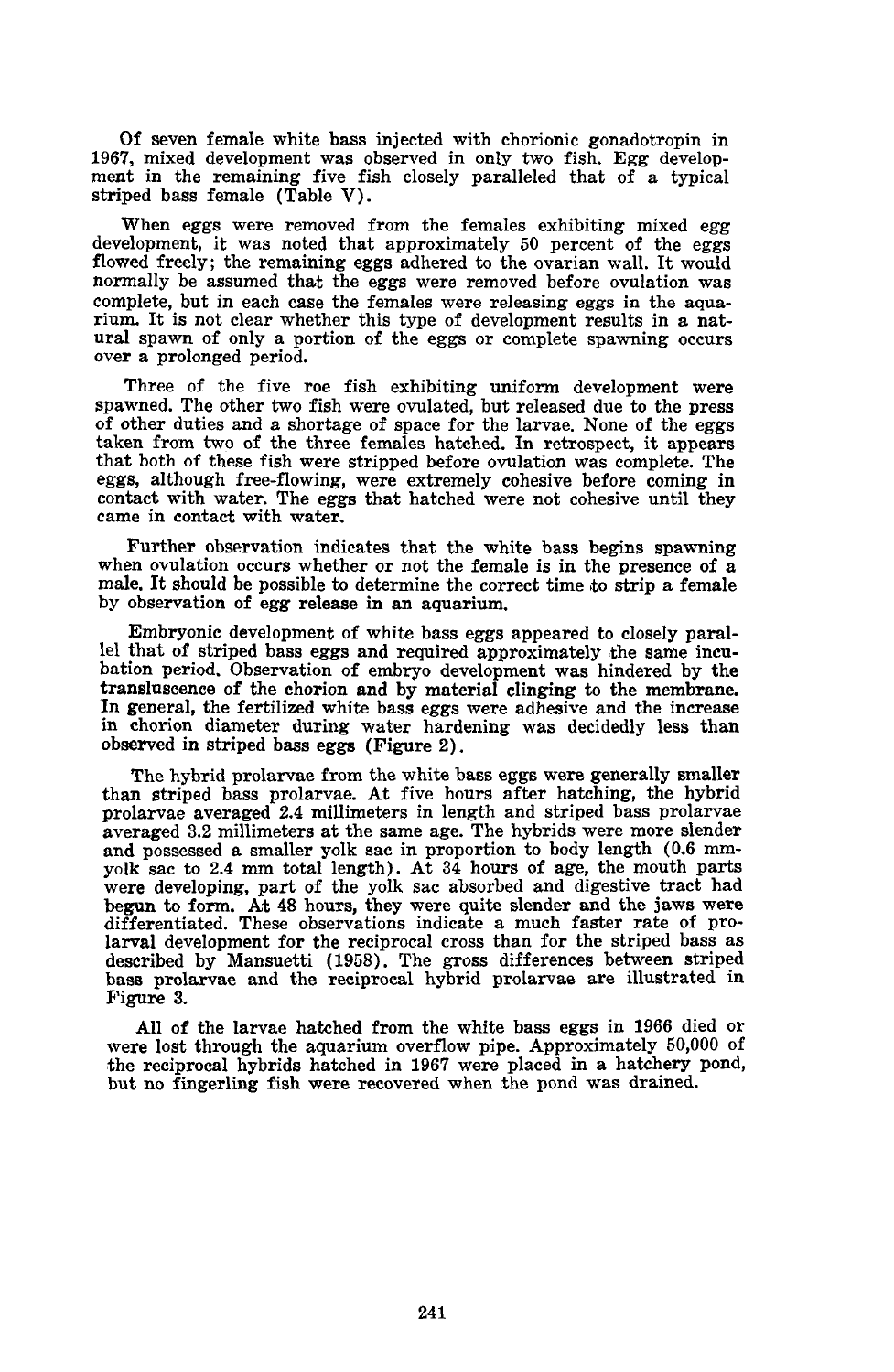| Roe Type of<br>No. maturation | belure<br>treatment<br>Stage<br>ofore |                                                               | 17 hours                          |                                              | Egg stage at various hours following hormone injection |                                                 |                                          |                                  |
|-------------------------------|---------------------------------------|---------------------------------------------------------------|-----------------------------------|----------------------------------------------|--------------------------------------------------------|-------------------------------------------------|------------------------------------------|----------------------------------|
| Mixed                         | $\frac{6}{17}$                        | $(Ripe)$ $7 (Ripe)$<br>$(24 hrs.+) 15 (24 hrs.+)$<br>15 hours |                                   | palpation<br>19 hours<br>Cohesive<br>eggs by | eggs by<br>palpation<br>Cohesive<br>23 hours           | $50\%$ of eggs<br>30 hours<br>Spwned<br>removed | developing<br>40 hours<br>$20 \%$        | 72 hours<br>(Fungus)<br>All dead |
| Mixed                         | $22^4$                                | $(Ripe)$ $3 (Ripe)$<br>$(24 hrs.+) 15 (24 hrs.+)$             |                                   | palpation<br>Cohesive<br>eggs by             | eggs by<br>palpation<br>Cohesive                       | 50% of eggs<br>$Sp$ awne $d$<br>removed         | All dead                                 |                                  |
| Uniform                       | 13-15 hrs.                            | $2-4$ hrs.                                                    | $S$ pawne $d$<br>cohesive<br>eggs | cleavage<br>evident<br>2°                    | developing<br>10%                                      | fungus<br>Heavy                                 | All dead                                 |                                  |
| Uniform                       | hrs.                                  | $4 \text{ hrs.}$                                              | Few eggs<br>rree                  | $S$ $p$ $a$<br>cohesive<br>eggs              | No cleavage<br>$_{\rm evident}$                        | No cleavage<br>evident                          | All dead<br>(Fungus)                     |                                  |
| Uniform                       | hrs.+<br>₫                            | 15-18 hrs.                                                    | 1518 hrs.                         |                                              |                                                        | palpation<br>Cohesive<br>eggs by                | (Released)<br>${\tt Spaning}$<br>in pool |                                  |
| Uniform                       | 15-18 hrs.                            | $4-7$ hrs                                                     | $4-7$ hrs.                        | Few eggs<br>palpation                        | Spawning<br>${\tt Spaned}$<br>in pool                  | developing<br>$50$ to $60\%$                    | developing<br>$40$ to $50\%$             | 40% (est.<br>Hatching            |
| Uniform                       | Before<br>treatment                   | 18-24 hrs.                                                    | $13 \text{ hrs}$                  |                                              | $\vdots$                                               |                                                 | ${\tt Spawning}$<br>Released<br>in pool  |                                  |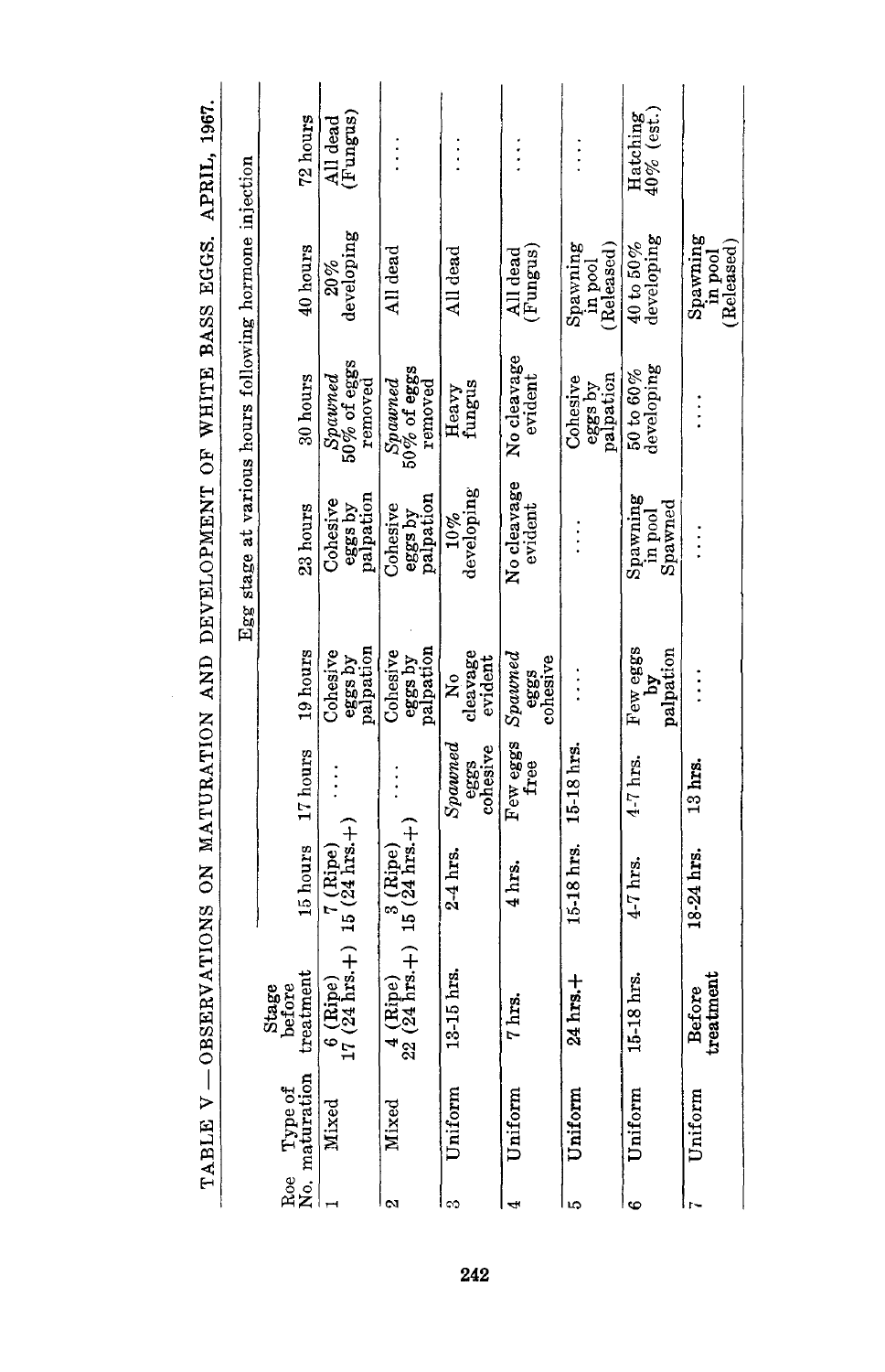

Figure - Developing striped bass eggs.



Figure - Developing white bass eggs.